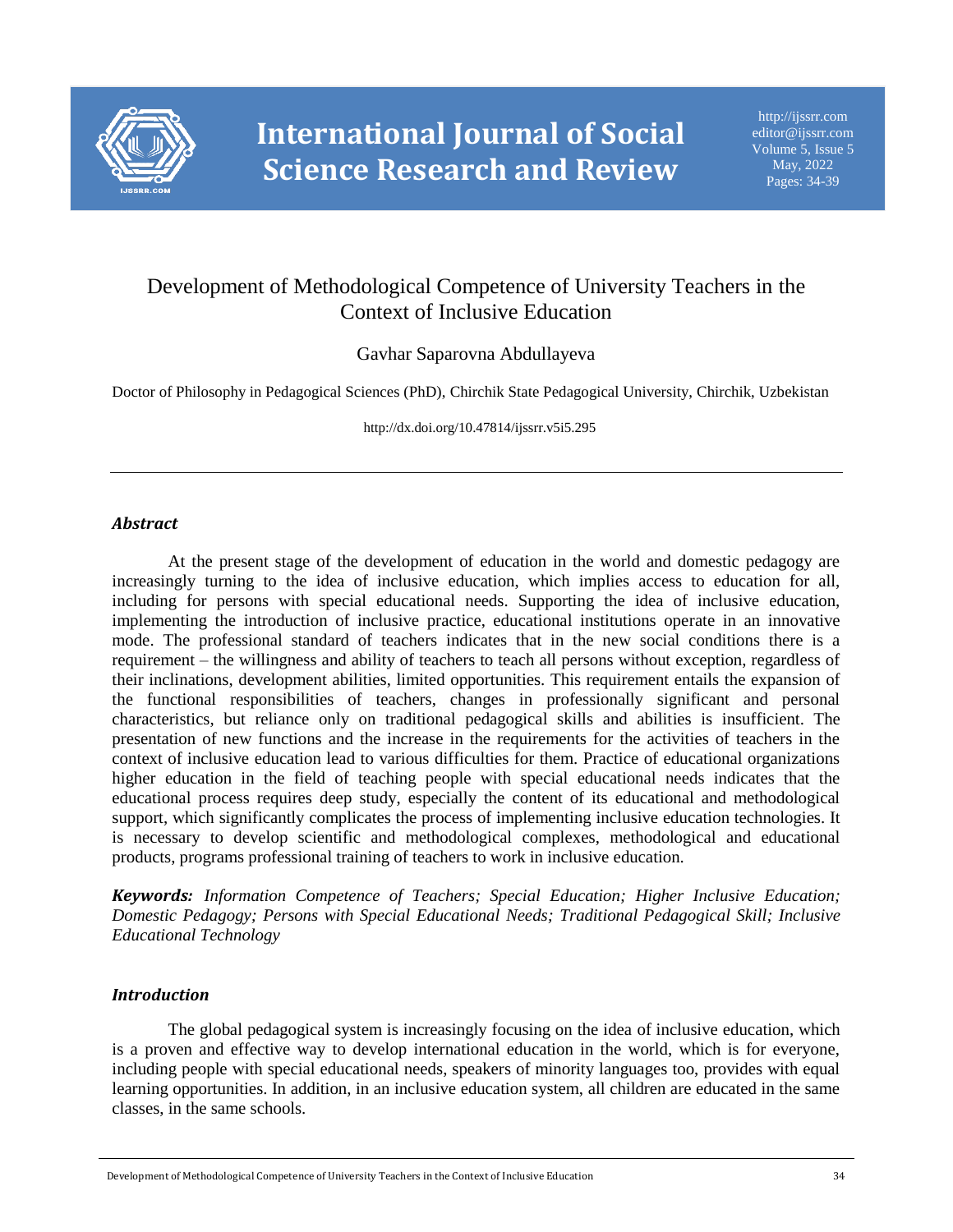

The World Conference on Education for All was held in 1990 in Jomtien, Thailand. As a result of the conference, the World Declaration on EFA was adopted, in which representatives of more than one hundred and fifty states, as well as international and non-governmental organizations approved the status of education as one of the fundamental human rights by other legislative acts, it is too early to talk about the readiness of universities to implement the practice of inclusive education. University practice shows that the creation of a methodological system in a university can be individual and collective. At the same time, methodological competence can be learned in the teaching staff, be the result of their common harmony and agreement, since the teaching staff of the university develops and implements individual methodological tools and technologies, and in the process of collective work of departments and teaching units of universities, a strategy and tactics for organizing methodological work of the university are being developed, forms and means of methodological work are being improved, teacher training (in the process of educational and methodological, scientific-methodical, organizational-methodical, expert methodical work). Clarification of the content and technologies of methodological work in the conditions of inclusive education takes place by taking into account medical, social and professional organizational requirements, limitations and opportunities.

The study of integration problems, including integration in education, is attributed to the priority areas of social and pedagogical research in different countries of the world. The Universal Declaration of Human Rights states that professional higher education should be equally accessible to everyone, based on everyone's abilities and aimed at the full development of the individual. 2015 by the UN General Assembly as a "plan to achieve a better and more sustainable future for all". These goals were named in the resolution of the General Assembly "Agenda for the period up to 2030" and they replaced the Millennium Development Goals. This right to education is enshrined in the Constitutions of many States. Positive changes are currently taking place in education systems, but at the same time, the realization of the rights of persons with disabilities to receive higher education is associated with a number of obstacles that are not so much economic and medical as psychological and pedagogical in nature, related to the tolerant attitude of society to the very problem of obtaining higher education by disabled people. Professional educational organizations and educational organizations of higher education, as well as organizations, special conditions for students with disabilities to receive education should be created by those who carry out educational activities in the main vocational training programs.

Special conditions for education for students with disabilities - conditions for training, education and development of such students, including: the use of special computer programs and teaching methods, special textbooks and didactic materials, technical training tools, group and individual remedial classes; ensuring access to the buildings of organizations engaged in educational activities and other conditions, without which it is impossible or difficult for students with disabilities to master educational programs.

The active development of the market economy, growing competition in the labor market and the introduction of new educational standards are constantly tightening the requirements for the level of professional readiness of future specialists. It is especially difficult for people with disabilities and disabilities to meet this level. However, traditional vocational training does not always effectively solve these tasks. Insufficient research on the professional and informational competence of teachers, as well as the socio-professional adaptation of students with disabilities in relation to the conditions of inclusive higher education necessitates a special scientific understanding of this problem in the aspect of our research.

At the level of the state policy "On the Development Strategy of New Uzbekistan for 2022- 2026", the republic provides for the active participation of persons with disabilities in the social life of the country. Decree of the President of the Republic of Uzbekistan No. UP-60 dated 28.01.2022 establishes the priority of further improvement of the system of social adaptation of persons with disabilities and their correctional and pedagogical assistance. There have been positive changes in our republic related to both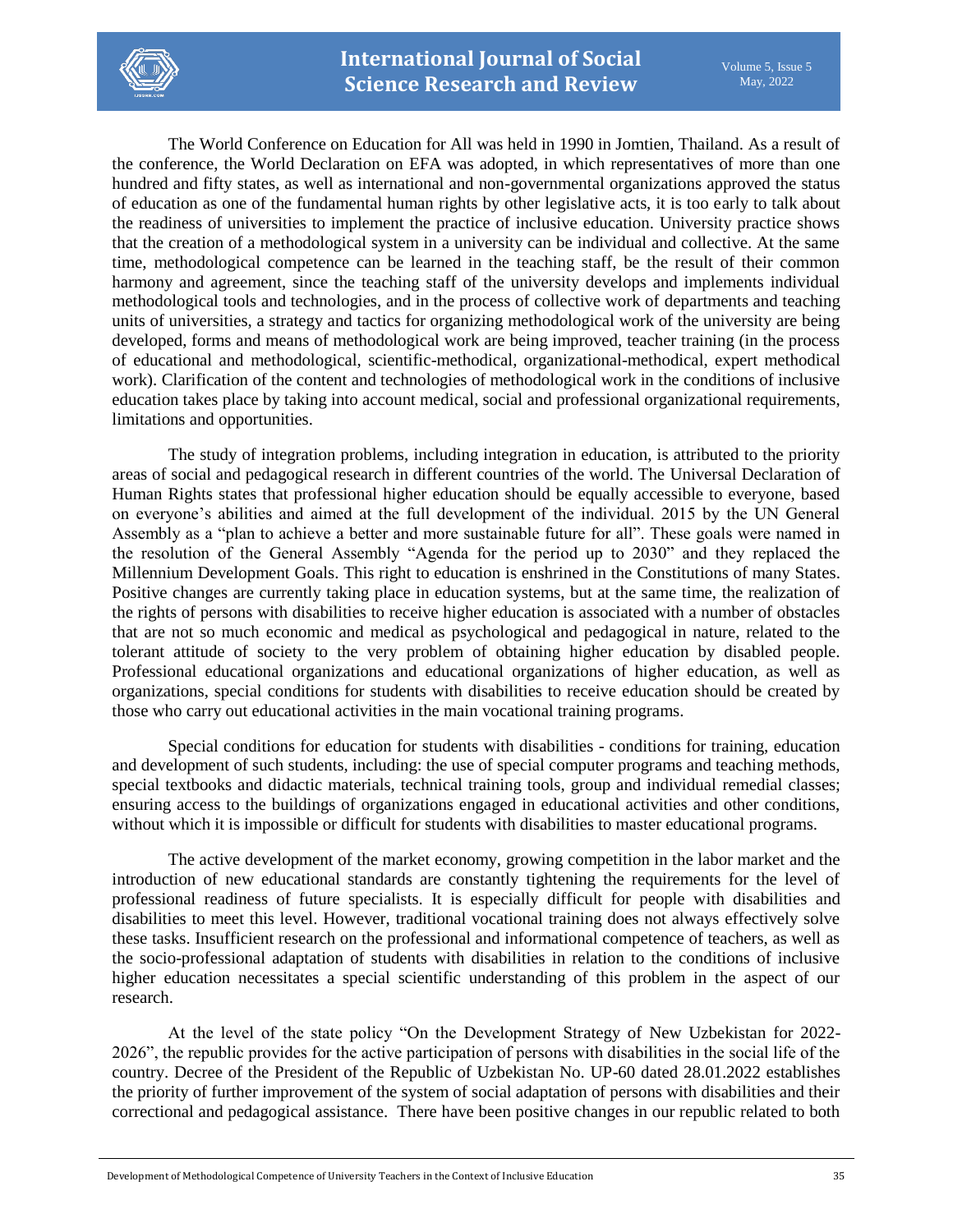

scientific and practical achievements in the field of medicine and special education. Technological modernization of higher education is being carried out, based on the widespread use of information technologies.

### *Main Part*

New phenomena in the field of education and upbringing reflect the corresponding socioeconomic changes and are conditioned by cultural and historical patterns of development of society. The whole process of human activity takes place in a certain socio-cultural environment, developing on the basis of national historical and cultural experience, economic and political situation, determining the formation and development of personality.

The current stage in the development of Russian society is characterized by the processes of socio-economic stabilization, which create favorable conditions for the transition from the declarative proclamation of humanistic ideas and goals of social development to their real implementation in the social sphere. One of the defining directions of these social transformations, of course, is the integration of people with disabilities into society. Integration is based mainly on the adoption of two different differentiated ways of life and education – for normal and special people. The special significance of this direction is due to the fact that almost all categories of people with disabilities in our country have lived in conditions of segregation for many decades (from the Latin segregation "separation"). As a result, today, in addition to solving many complex regulatory, organizational, and technical problems, it is necessary to overcome numerous negative socio-psychological consequences of such isolation, complicating the processes of mutual adaptation of society and people with disabilities.

Under the influence of the ideas of integration and tolerance in modern conditions in the field of domestic education, the search for new conceptual solutions that contribute to the harmonization of human relations in general and the adaptation of people with special educational needs (OOP) by ensuring the accessibility of a common educational space for them is also intensified. The integration of personality into a common space and the creation of "equal opportunities" through interaction with people around can help people with OOP to get a quality education and find themselves in life. From this point of view, educational inclusion (from the English inclusive "inclusive"), built on a new relationship between the individual, society and the state, is recognized as the most humane and becomes one of the main priorities. This requires the creation and maintenance of such an inclusive educational model that would take into account successful international developments and the specifics of Russian reality, would implement a social order to ensure inclusive education at all levels of the system, in particular, within higher education.

These search directions are accompanied by the identification of the inclusive orientation of higher education as a new stage in its development, systemic innovation and even as a factor of its modernization, as a result of which not only a space, an environment, but also an integral system of such inclusion is created.

In this regard, scientists are discussing the specifics of an inclusive educational model reflecting psychological, pedagogical, legal and social aspects (I.B. Agaeva, O.A. Denisova, I.N.Egorov, V.Z. Kantor, N.A. Korostyleva, O.L. Lekhanova, V.I. Lubovsky, N.N.Malofeev, A.A. Panfilov, V.G. Sukhykh, I.F. Filchenkova, T.V. Furyaeva, etc.); its state, taking into account the problems, mainly barriers and risks of its implementation (A.P.Avdeeva, L.M. Volosnikova, G. Z. Efimova, O.V. Ogorodnova, Yu.S. Rinchinova, Yu.A.Safonova, E. Yu. Shinkareva), ways to resolve them and prospects for further development of inclusive education (S.N. Kashtanova, F.D. Rasskazov). An inclusive educational model should be conceptually grounded, that is, contain a refined conceptual apparatus,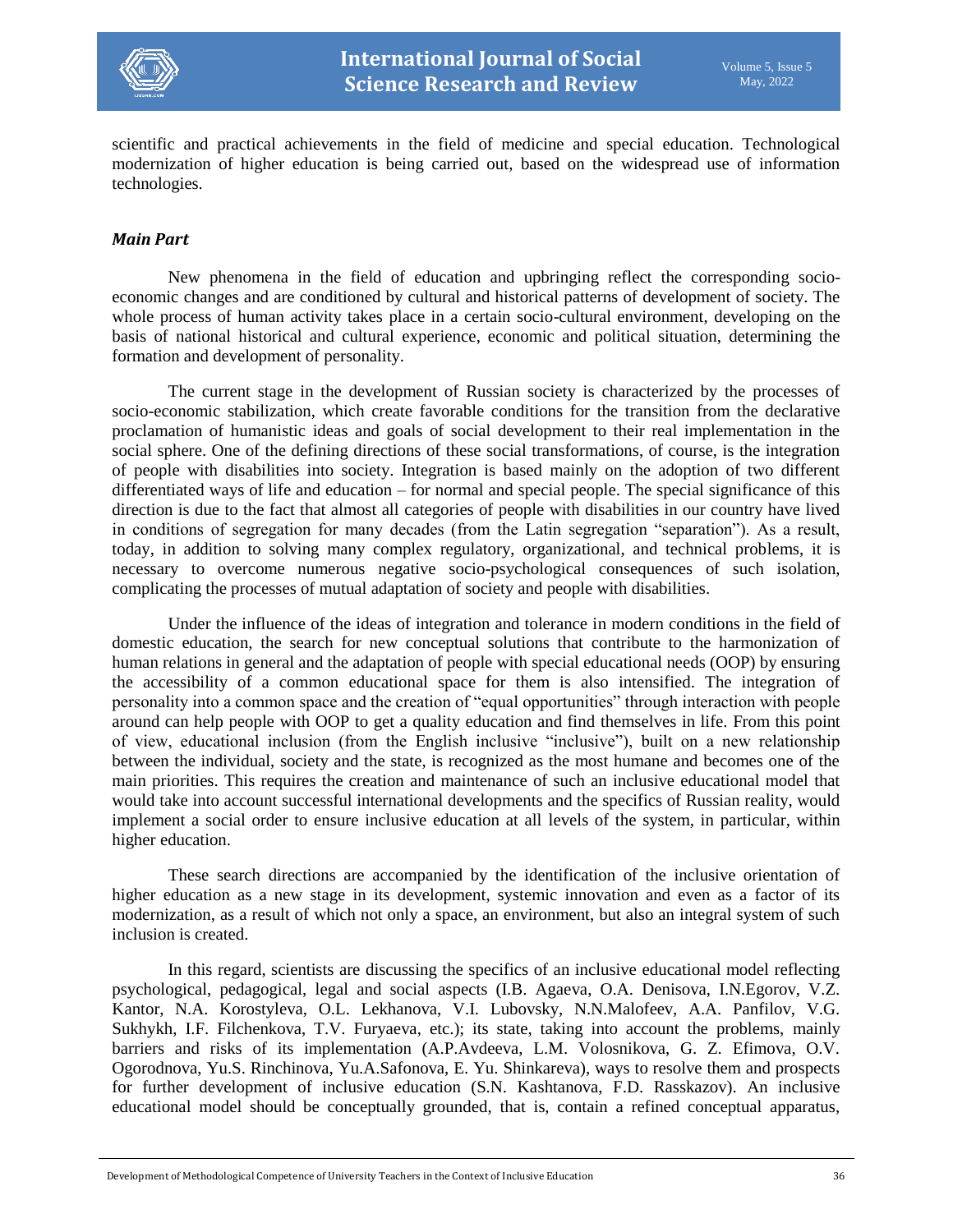

include proven methodological forms of implementation that allow not only to meet the needs and develop the capabilities of people with OOP, but also to realize a productive level of readiness for inclusive education of teachers.

### *Rresults and Discussions:*

Computer technologies act as a means of forming (organizing and managing) educational activities, setting and solving educational tasks, performing professional actions in the full composition of their components. A computer can be considered as a specific means of modeling educational activity, which is capable of acting in several fundamental functions – as a means of modeling the subject content of objects of assimilation; as a means of modeling the appropriate methods of action; as a means of modeling interactions and organizing joint activities ("student – group of students"; "student – teacher", "student – group of students – teacher" as a means of implementing forms of control and evaluation of students' actions adequate to the structure of activity and content of objects of assimilation.

Next, we conducted a comparative analysis of the results of the work on the practical implementation of pedagogical conditions by comparing the data of the initial, intermediate and control sections made in experimental and control groups.



# **Motivational Criterion**

### **Figure 1** – Distribution of teachers of the control and experimental groups according to the content criterion on an intermediate slice

### *Cconclusion*

The conducted theoretical and experimental research allowed us to make the following generalizations and brief conclusions: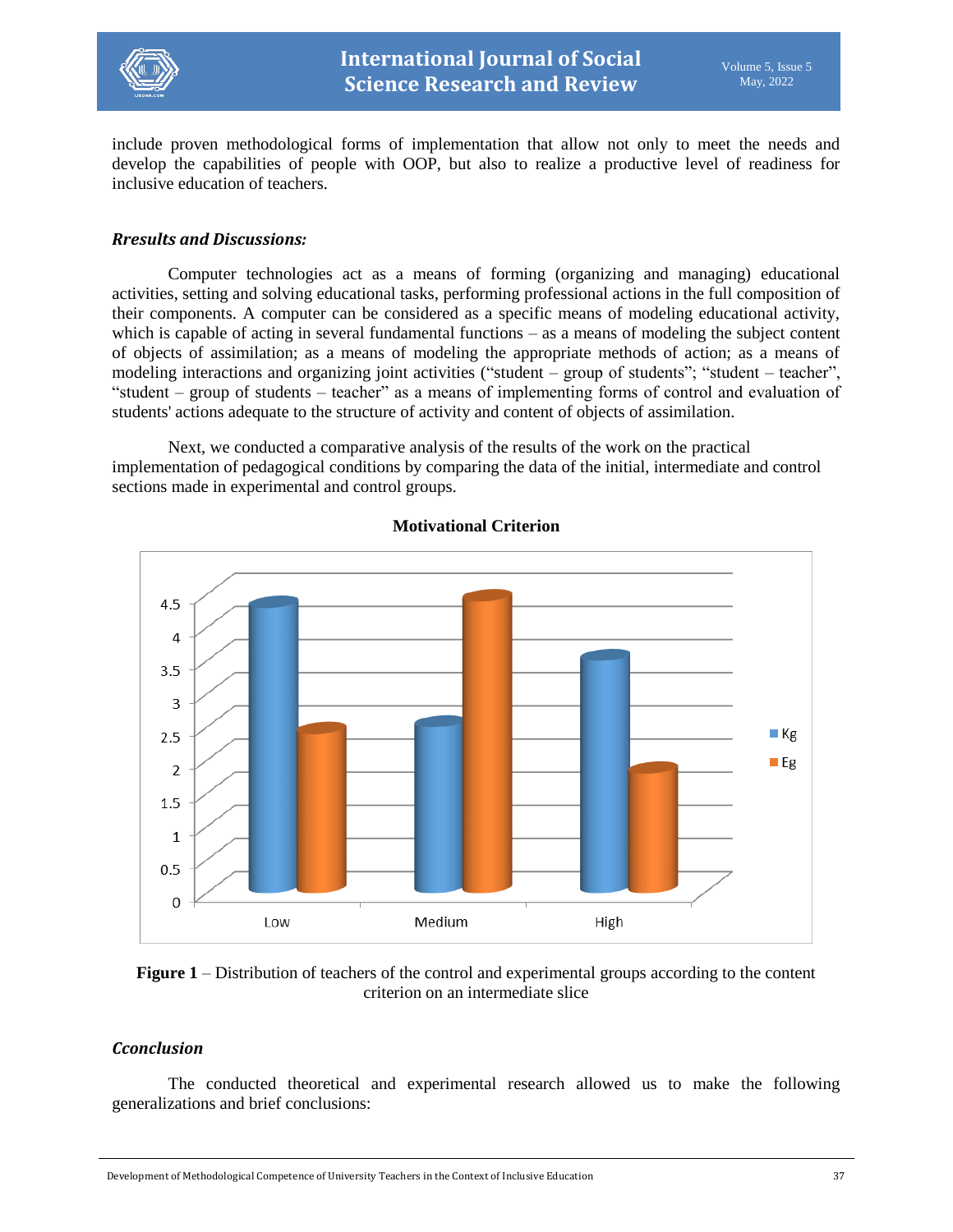

Inclusive education is currently one of the strategically important directions of the development of domestic education. A particularly important role in its implementation is played by higher educational institutions that provide conditions for the full-fledged social integration of a large category of people with OOP, their personal and professional self-determination. To form an optimal inclusive model, a teacher with a high level of professional, including methodological competence in the field of designing educational space and educational products, ready for dynamic changes in the educational process, is needed.

In this regard, the creation of professional training of teachers for work in inclusive education is in demand in the domestic higher school.

The process of developing methodological competence is a model that can function successfully under the following pedagogical conditions: active involvement of teachers in the implementation of the network interaction of an inclusive educational environment, the development of an educational and methodological complex, providing step-by-step methodological support of the teacher through the developed individual development program.

## *Rreferences*

- **1**. Decree of the President of the Republic of Uzbekistan dated December 1, 2017, No. UP-5270.
- **2**. Decree of the President of the Republic of Uzbekistan dated October 8, 2019, No. UP-5847.
- **3.** Universal Declaration of Human Rights [Electronic resource]. Access mode: http:/ /www.un.org/ru / documents/decl\_conv/declarations/declhr.
- **4**. Abdulgalimov G. L. Model of readiness of a modern teacher for professional activity / G. L. Abdulgalimov // Standards and monitoring in education. - 2009. – No. 5. – pp. 44-47.
- **5**. Avdeeva A. P. Socio-psychological barriers of communication of students with limited hearing in the inclusive educational environment of the university / A. P. Avdeeva, Yu. A. Safonova // Science and Education. – 2016. –  $\mathbb{N}^{\circ}$  7. –345-351.
- **6**. Adolf V. A. Updating the process of teacher training based on the modeling of professional activity / V. A. Adolf. – Krasnoyarsk, 2005. – 212 p.
- **7**. Alyokhina, S. V. Inclusive education: from politics to practice / S. V. Alyokhina // Psychological science and education.  $-2016. - 1. - pp. 136-145.$
- **8**. Alyokhina S. V. Inclusive education for children with disabilities / S. V. Alyokhina // Modern educational technologies in working with children with limited health opportunities : monograph / N. V. Novikova, L. A. Kazakova, S. V. Alyokhina; under the general editorship of N.V. Laletin; Sib. Feder. un-t, Krasnoyar. gos. ped. V. P. Astafiev University [et al.]. – Krasnoyarsk, 2013. – pp. 71-95.
- **9**. Volkova V. V. Classification of pedagogical conditions for the implementation of inclusive education in higher education [Electronic resource]
- **10.** V. Volkova, E. V. Mikhalchi // Journal of the Ministry of Public Education. 2015. Issue 3. http: //ejournall8.com/en/archive.html?number =2015-03-31-13:03:45&journa l=3.167